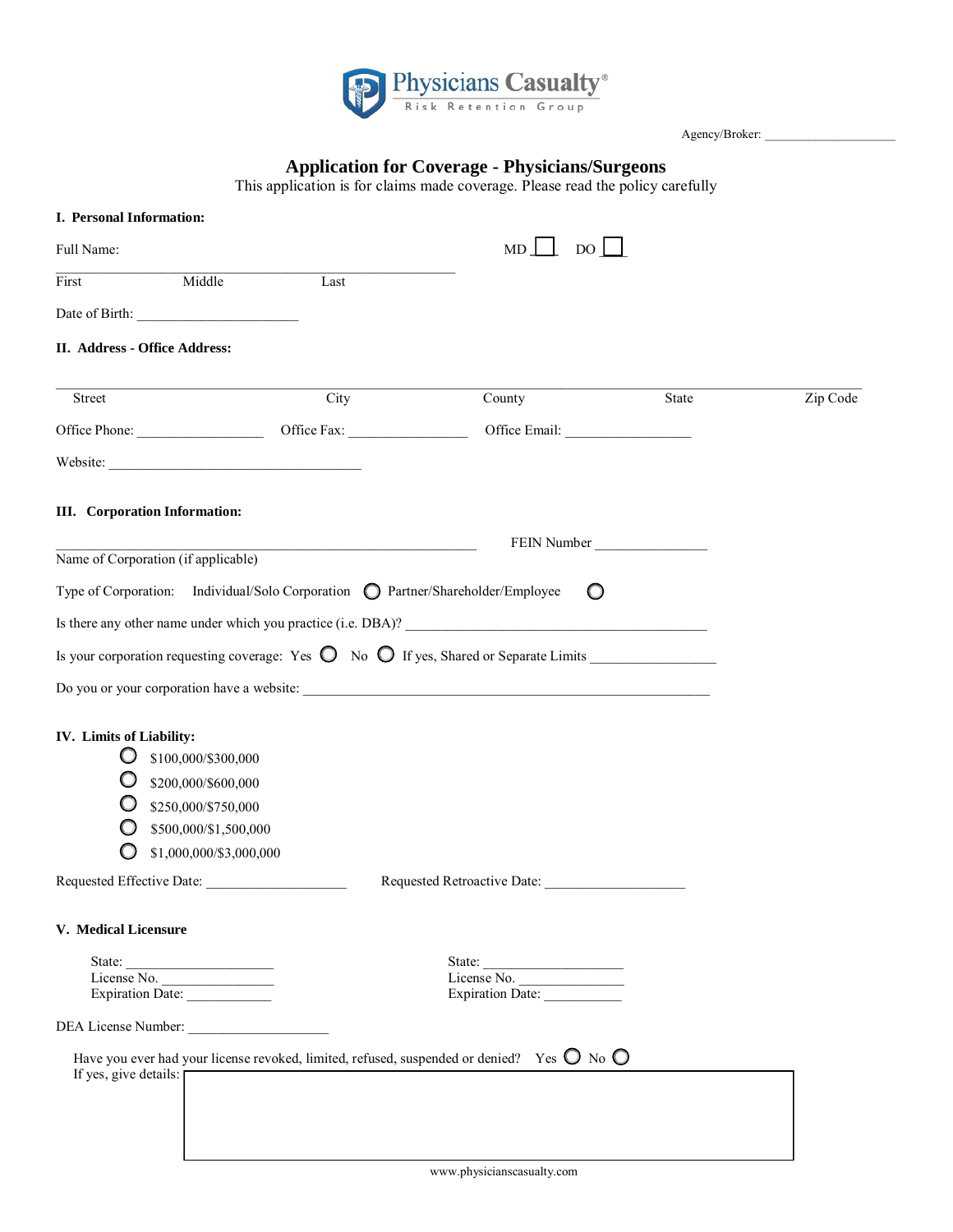

## **VI. Certification**

| Are you American Board Certified: Yes $\bigcap$ No $\bigcap$ Eligible until when: |  |        |             |
|-----------------------------------------------------------------------------------|--|--------|-------------|
| Name of Specialty Board(s):                                                       |  | Y ear: | Recertified |

## **VII. Education/Training**

Must submit CV

Are you entering private practice for the first time following your residency, training, military services or an academic position: Yes  $\bigcirc$  No  $\bigcirc$ 

## **VIII. Current Practice and Practice History**

Current Practice:

Primary Specialty: \_\_\_\_\_\_\_\_\_\_\_\_\_\_\_\_\_\_\_\_\_\_\_\_\_\_\_ Percentage of Practice: \_\_\_\_\_\_\_\_\_\_

Secondary Specialty: \_\_\_\_\_\_\_\_\_\_\_\_\_\_\_\_\_\_\_\_\_\_\_\_\_ Percentage of Practice: \_\_\_\_\_\_\_\_\_\_

Average number of hours worked per week: Average number of patients seen per week:

Percentage of practice outside of an office location; please provide details:

Have there been significant changes in your practice in the past five years (i.e. changes in specialty, addition or deletion of procedures) Yes  $\bigcirc$  No  $\bigcirc$ If yes, please explain:

Practice Locations – Please provide ten (10) years of practice history from most rent, attach additional page if necessary:

Current Practice Locations:

| Location 1: | From: | 1 V       |
|-------------|-------|-----------|
| Location 2: | From: | ᠇᠇<br>1 V |
| Location 3: | From: |           |
| Location 4: | From: |           |
| Location 5: | From: | 10        |
|             |       |           |

Historic Practice Locations:

| Location 1: | From: | TO. |
|-------------|-------|-----|
| Location 2: | From: | 10  |
| Location 3: | From: | TO. |
| Location 4: | From: | 10. |
| Location 5: | From: | 10  |

Have you ever had medical professional liability insurance declined, canceled, surcharged, non-renewed, or issued with a deductible or other reduction in coverage? Yes  $\bigcirc$  No  $\bigcirc$ 

If yes, please describe:

www.physicianscasualty.com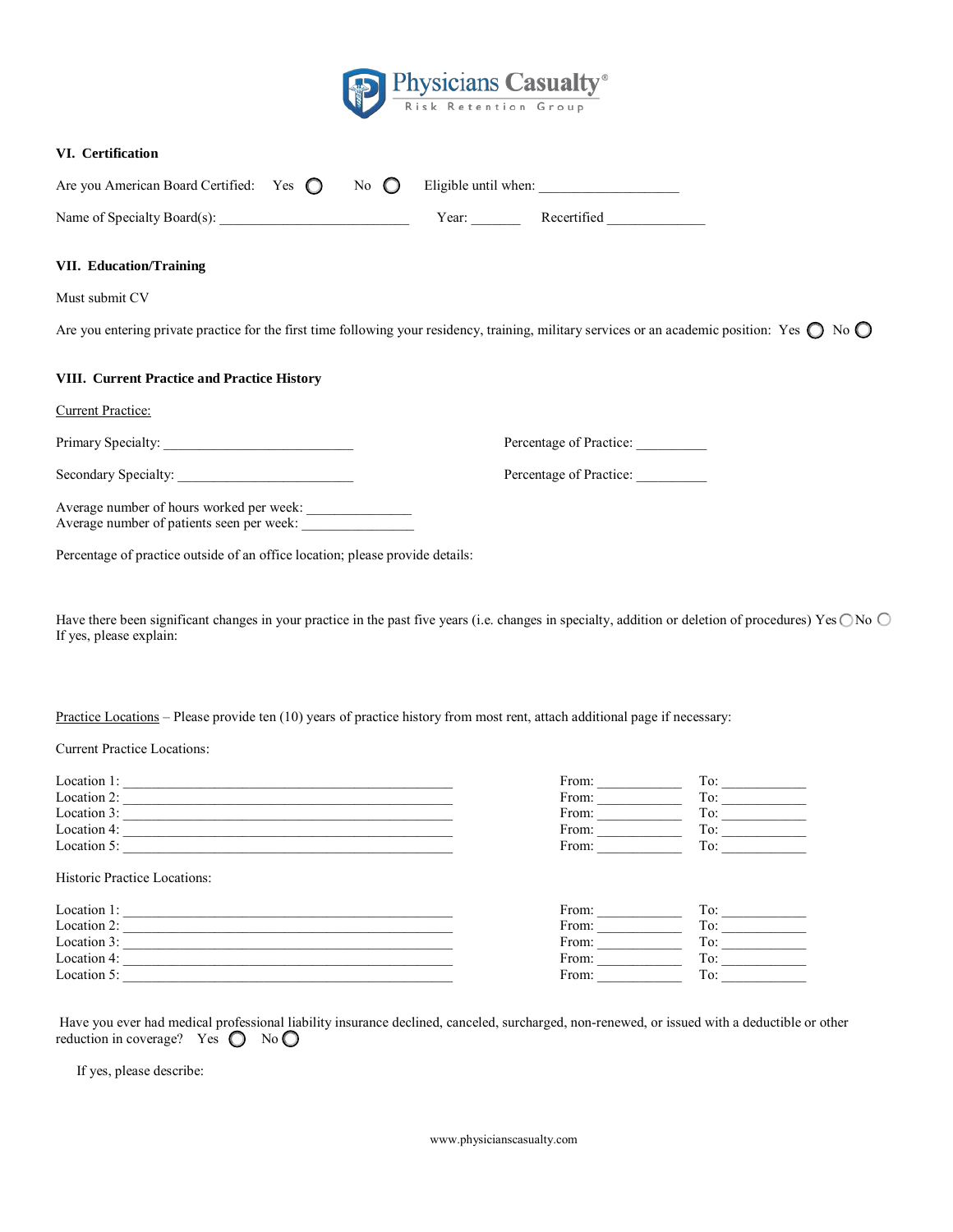

|  |  | VIII. Current and Practice History (cont'd) |  |  |
|--|--|---------------------------------------------|--|--|
|--|--|---------------------------------------------|--|--|

Do you treat celebrities or professional athletes? Yes  $\bigcirc$  No  $\bigcirc$ 

If yes, please describe

Do you practice at a prison, correctional facility or on inmates? Yes  $\bigcirc$  No  $\bigcirc$ If yes, what is the total percentage of your practice and where are you practicing?

Do you see patients in a Nursing Home: Yes  $\bigcirc$  No  $\bigcirc$ If yes, what is the percentage of your practice and where are the Nursing Homes located?

Do you practice as a Hospitalist? Yes  $\bigcirc$  No  $\bigcirc$ If yes, what is the percentage and at what hospitals are you practicing as a hospitalist?

Do you have another practice for which you carry separate coverage or coverage is provided for you? Yes  $\bigcirc$  No  $\bigcirc$ If yes, please attach a copy of a declarations page or certificate of insurance

Did you practice with other physicians in an employer-employee relationship, implied or formal partnership, professional association or Medical Corporation during the period for which you are requesting prior acts coverage? Yes  $\bigcirc$  No  $\bigcirc$ 

If yes, please list the full name of the entity(ies) physician(s) with whom you practiced and the period of each such association

Name of Entity Name of Physician Dates: From - To

#### **IX. Medical Staff**

Do you employ/contract/supervise any of the following personnel? Indicate the number of the following non-physician/healthcare providers utilized by you or your group.

| Employ                                                                                                                                                                                       | Supervise<br>Contract                                                  | N/A                                                                                                 |                                                                                                              |  |
|----------------------------------------------------------------------------------------------------------------------------------------------------------------------------------------------|------------------------------------------------------------------------|-----------------------------------------------------------------------------------------------------|--------------------------------------------------------------------------------------------------------------|--|
| <b>CRNA</b><br><b>CNM</b><br>Interns<br>Optician<br>Optometrist<br>Audilogist/Udiologist                                                                                                     | Residents<br>Podiatrist<br>Fellows<br>Pharmacist<br>Nurse Practitioner | Other Physicians<br>Social Worker<br>Speech Therapist<br>Physicians Assistant<br>Physical Therapist | Psychologist<br>Respiratory Therapist<br>Laboratory Technician<br>Occupational Therapist<br>X-Ray Technician |  |
| Other (please explain)                                                                                                                                                                       |                                                                        |                                                                                                     |                                                                                                              |  |
| $_{\text{No}}$ O<br>Are you requesting the above to be covered by Physicians Casualty? Yes $\bigcirc$<br>If yes, should the ancillary be covered on a shared or separate limit of liability. |                                                                        |                                                                                                     |                                                                                                              |  |
| No $\bigcirc$<br>Are any of the above ancillary staff independent contractors? Yes $\bigcirc$<br>If yes, please provide declarations page or certificate of insurance                        |                                                                        |                                                                                                     |                                                                                                              |  |
| Does any of the ancillary staff have his/her own coverage? Yes $\bigcirc$<br>No $\Box$                                                                                                       |                                                                        |                                                                                                     |                                                                                                              |  |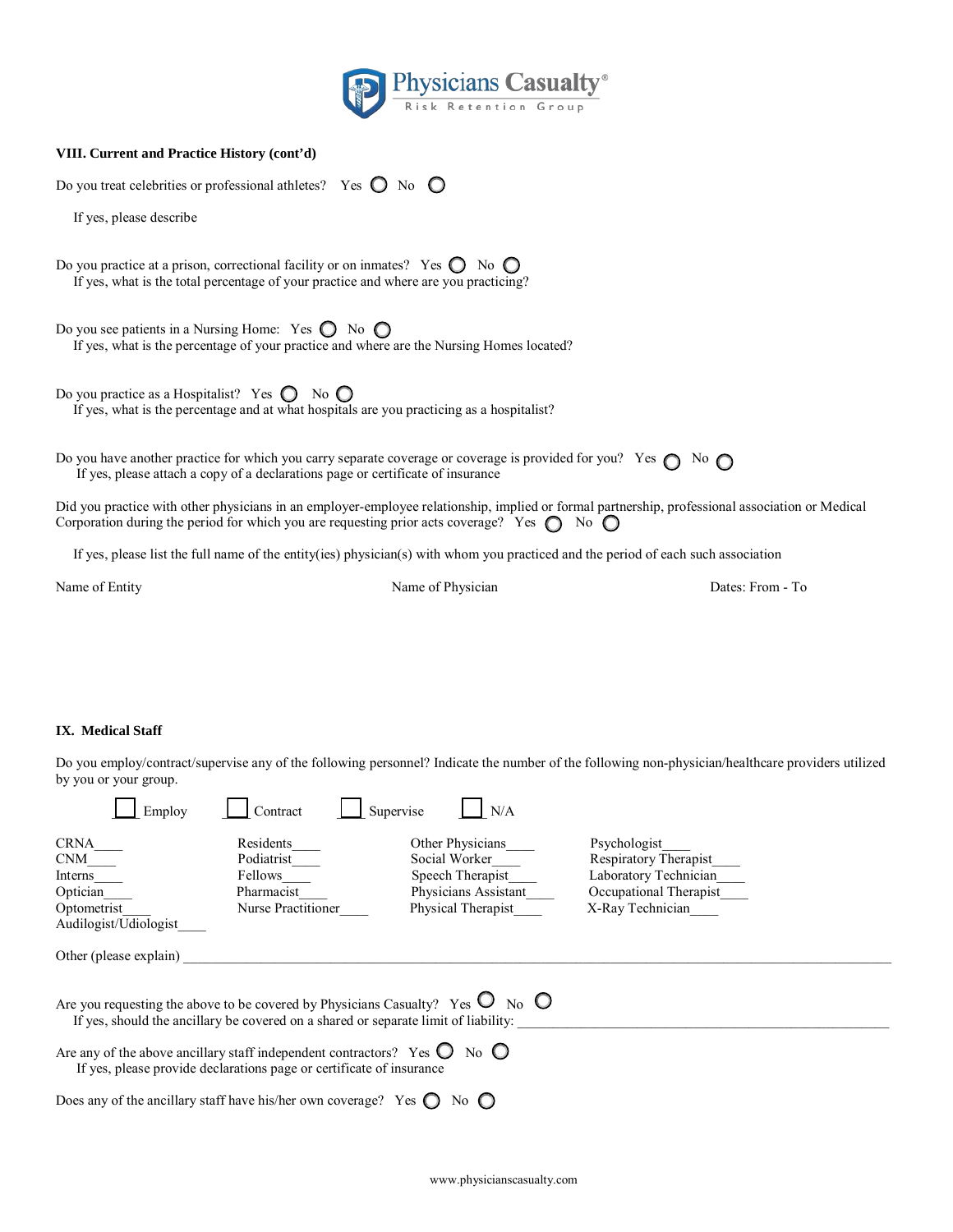

## **X. Additional Professional Information**

Please provide a complete explanation for each question answered "Yes":

| $A_{-}$ | Has membership of any Professional Association or Society ever been refused, revoked or limited in any way?                                           | Yes $\bigcirc$ No $\bigcirc$ |
|---------|-------------------------------------------------------------------------------------------------------------------------------------------------------|------------------------------|
|         | B. Have you ever had a complaint filed, been censured or had a private reprimand with a County or State Medical Society? Yes $\bigcirc$ No $\bigcirc$ |                              |
|         | C. Have you ever been treated for alcoholism, narcotic addiction or mental impairment                                                                 | Yes $\bigcirc$ No $\bigcirc$ |
|         | If yes, please provide details of rehabilitation program including dates of treatment                                                                 |                              |

|    | D. Have you ever been indicted, charged or convicted of felony other than a minor traffic violation? | Yes $\bigcirc$ No $\bigcirc$ |
|----|------------------------------------------------------------------------------------------------------|------------------------------|
| E. | Do you work as an emergency room physician, other than for maintaining hospital privileges?          | Yes $\bigcirc$ No $\bigcirc$ |
|    | If yes, do you have separate coverage for this exposure                                              | Yes $\bigcirc$ No $\bigcirc$ |

F. Are you a proprietor, owner, director, partner, superintendent, executive officer, administrative officer, medical director or attending physician at any of the following:

| Hospital<br>Clinic<br>$\Box$ HMO | Sanitarium<br>Laboratory<br>Other Medical Facility | Nursing Home<br><b>Blood Bank</b> | Surgi-Center<br>Prepaid Health Plan                                                                    |  |
|----------------------------------|----------------------------------------------------|-----------------------------------|--------------------------------------------------------------------------------------------------------|--|
|                                  |                                                    |                                   | If you checked any of the above, please list the names of the facility and your affiliation with them. |  |

Name **Affiliation** Who Provides Coverage for this Limits **Limits** 

| Do you practice medicine at the above institutions?     | Yes $\bigcirc$ No $\bigcirc$ |
|---------------------------------------------------------|------------------------------|
| If yes, are you looking for coverage for this exposure? | Yes $\bigcap$ No $\bigcap$   |

G. Do you ever enter into arbitration or similar agreements with your patients? Yes  $\bigcirc$  No  $\bigcirc$ If yes, please attach a copy of the agreement(s)

## **EXPLANATION OF QUESTION(S) ANSWERED 'YES'**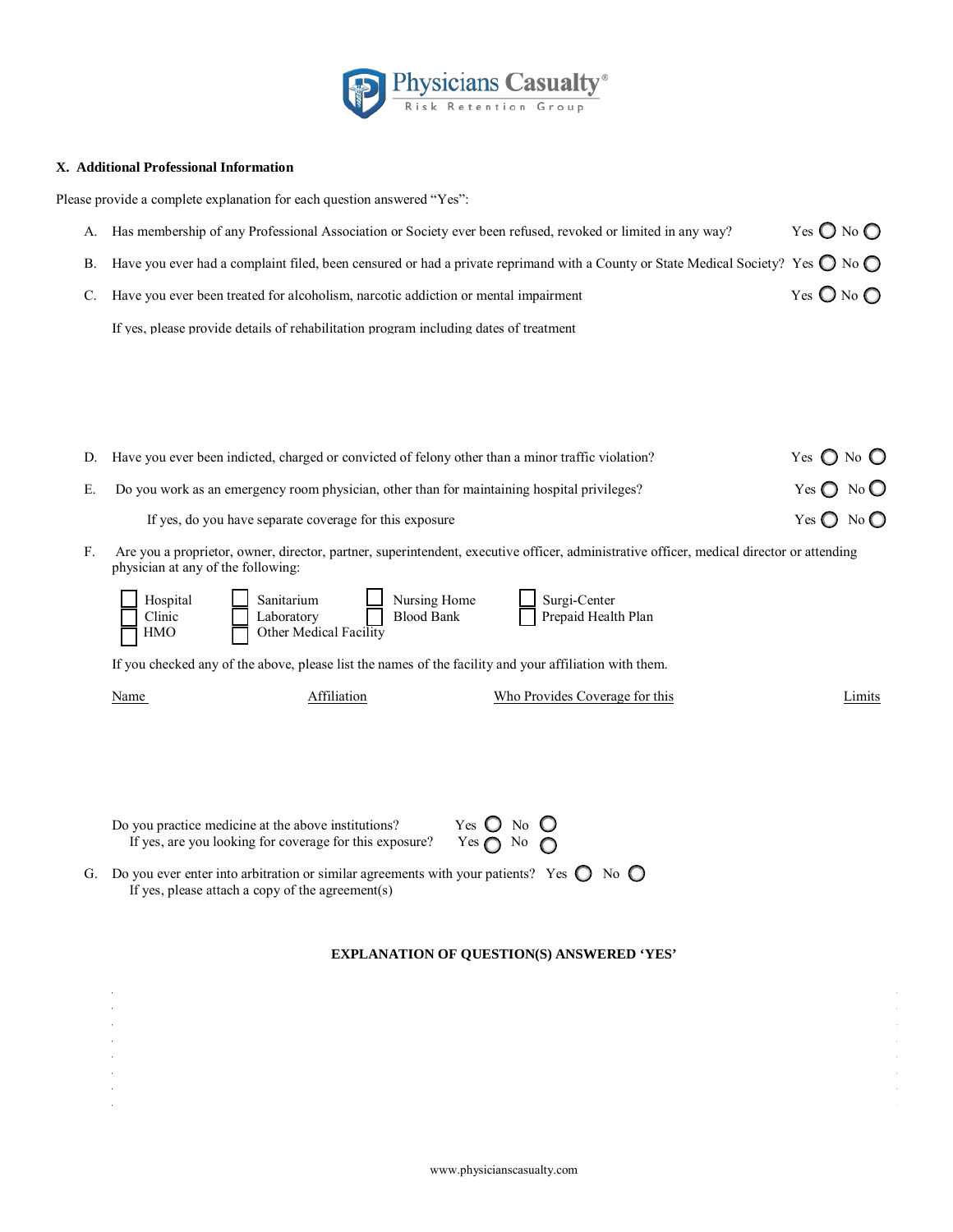

## **XI. Hospital Privileges Currently Held**

| <b>Hospital Name</b> | Location | Privileges |
|----------------------|----------|------------|
|                      |          |            |

Have your hospital privileges ever been surrendered, limited or revoked, whether voluntarily or involuntarily? Yes  $\bigcirc$  No  $\bigcirc$ If yes, please give details

Have your hospital privileges been expanded in the last 12 months to include procedures for which you completed additional training required by the State Licensing Board and/or your Specialty Board? Yes O No O If yes, please explain

## **XII. Medical Procedures**

Please check the appropriate box, indicating the extent of surgery you perform:

No surgery except incisions of boils, cysts, or other superficial abscesses or suturing or minor lacerations

Minor surgery includes most procedures performed under local anesthesia

 $\Box$  Assist in Major Surgery on your own patients # Annually

Assist in Major Surgery on patients other than your own  $\#$  Annually  $\overline{\qquad}$  "

Major Surgery includes all procedures done under general, spinal or caudal anesthesia, and specifically includes tonsillectomy, appendectomy, D&C, cesarean section, abortion and open reduction of fracture

Check the procedures which you perform for which you are requesting coverage. Check any procedure you have performed in the last three (3) years

| Abortion (indicate trimesters)<br>2 <sup>nd</sup><br>$\sqrt{3}$ rd<br>Acupuncture or Acupressure<br>Adenoidectomy<br>Anesthesia - General<br>Angiography, Angioplasty, Arteriography<br>Appendectomy<br><b>Banding Hemorrhoids</b>              | Fertility/Infertility Treatment<br>Gastric By-Pass/Stapling or Bariatrics<br>Hair Growing or Transplants<br>Hemorrhoidectomy<br>Hernias<br>Hysterectomy<br>Injection or Implants in Breasts<br>Insertion of intrauterine Contraceptive Devices | Radial Keratotomy, LASIK or PRK<br>Radiation Therapy, X-Ray<br>Reconstructive Plastic Surgery<br>Shock Therapy (ECT)<br>Spinal Anesthesia<br>Swan Ganz<br>Telemedicine-list specialty and where                |
|-------------------------------------------------------------------------------------------------------------------------------------------------------------------------------------------------------------------------------------------------|------------------------------------------------------------------------------------------------------------------------------------------------------------------------------------------------------------------------------------------------|----------------------------------------------------------------------------------------------------------------------------------------------------------------------------------------------------------------|
| Bronchoscopy<br>Cardiac Catheterization<br>$\Box$ Left Heart $\Box$ Right Heart<br><b>Cesarean Section</b><br>$#$ per year<br>Chelation Therapy<br>Chemabrasion/Demabrasion<br>Cosmetic Plastic Surgery or<br>Procedures (elective) Please list | <b>LAP BAND Procedures</b><br># per year<br>aparoscopy-Please list<br>Laser used in Therapy or Surgery<br>Type of Laser used<br>Please list type of therapy or surgery                                                                         | Thoracic Surgery<br>Tonsillectomy<br><b>Tubal Ligation</b><br>Vascular Surgery<br><b>VBACS</b><br># per year<br>Weight Control Medicine-Please list                                                            |
| Cryosurgery<br>D&C<br>Endoscopic Procedures-Please list                                                                                                                                                                                         | Liposuction, SAL<br>Needle Biopsy $L$<br>$Breat$ Kidney<br>Prostrate<br>Lung                                                                                                                                                                   | Weight Control Surgerv-Please list                                                                                                                                                                             |
| <b>ERCP</b><br>Experimental Surgery-Please list                                                                                                                                                                                                 | $\Box$ Other<br>Obstetrical Deliveries at other than a licensed<br>Acute Care Hospital<br>Pre-Natal Care (indicate trimesters)<br>$3^{\text{rd}}$<br>1 <sup>st</sup><br>$2^{nd}$                                                               | Administering or Injecting Silicone Fluid<br>Use of Laetrile Therapy<br>Use or Administration of Human Chronic<br>Gonadotropin (HGG) in the treatment<br>of Obesity or Weight Control<br>Use of Blood or Blood |
| Other                                                                                                                                                                                                                                           | Pain Management (other than oral analgesics)<br>Other                                                                                                                                                                                          | By-Products that have<br>not been tested for HIV<br>Sex Change Operations<br>Other                                                                                                                             |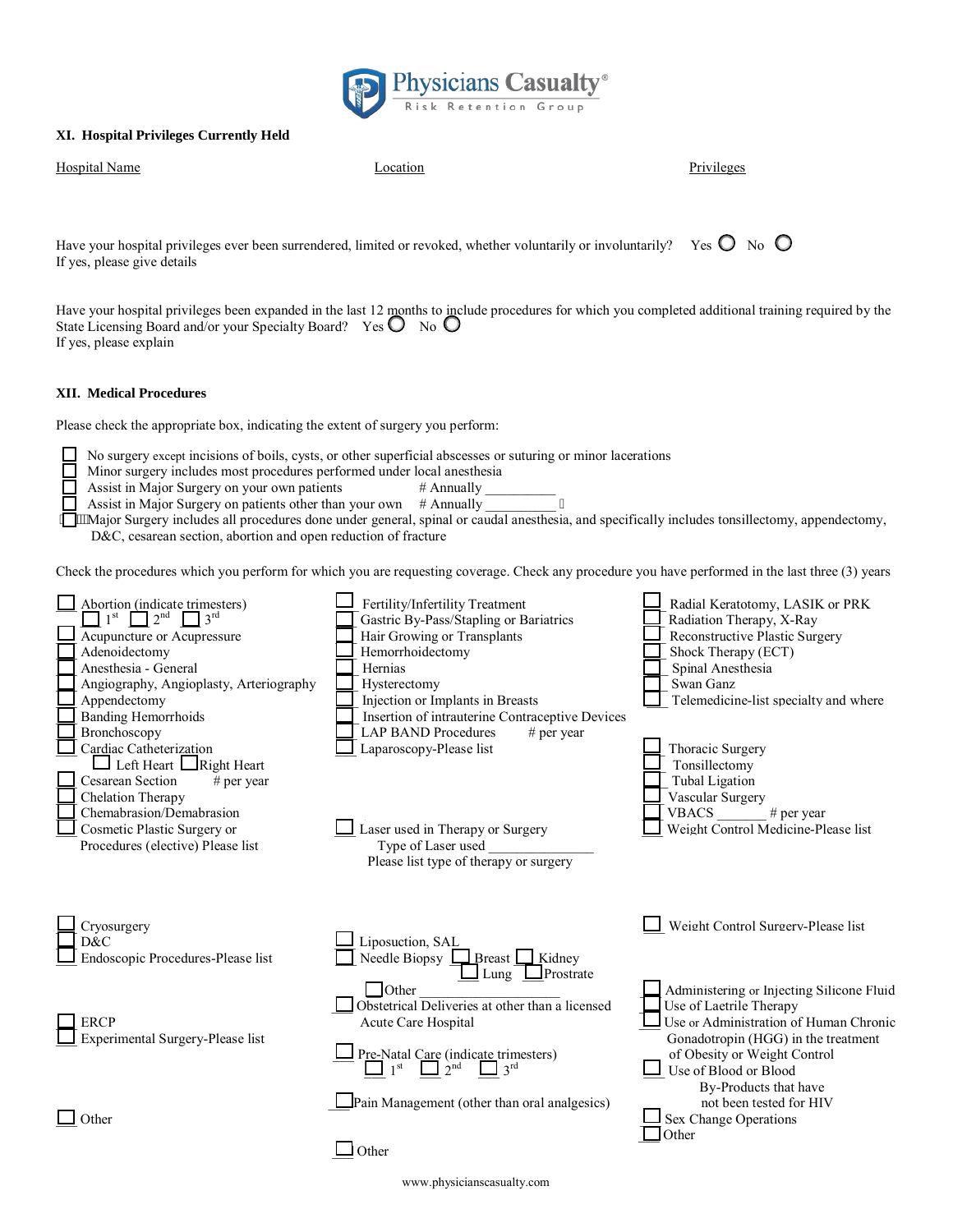

#### **XIII. Current Insurance**

Please provide current insurance information

| Carrier:               |  |
|------------------------|--|
| <b>Effective Date</b>  |  |
| <b>Expiration Date</b> |  |
| Retroactive Date       |  |
| Limit of Liability     |  |
| Type of Coverage       |  |
| Premium                |  |
|                        |  |

#### **XIV. Claims Information**

Has any claim or suit for alleged malpractice ever been brought against you, or are you aware of circumstances that might reasonably lead to such a claim or suit? Yes $\bigcirc$  No $\bigcirc$ 

If yes, please complete a claim supplemental for each claim and provide prior carriers loss history

Total Number of Claims: \_\_\_\_\_\_\_\_\_\_\_ Open/Reserved: \_\_\_\_\_\_\_\_\_ Closed: \_\_\_\_\_\_\_\_\_

Any change in your practice as a result of claims?

#### **Warranty**

These warranties are material to the acceptance of coverage by the insurer, and are made a part of the insurance policy

Further, I acknowledge and agree that any claims resulting from acts committed prior to the effective date of coverage, and which I was aware or should have been aware, are specifically excluded from coverage under this policy and any applicable policy written to provide coverage excess of this policy.

Any binder of coverage issued by Physicians Casualty as a result of this application is contingent upon compliance with applicable Federal/State Regulations, Company Underwriting Criteria and Risk Management Inspection Regulations.

I further acknowledge that, as a condition precedent to my acceptance, a detailed inquiry and investigation of my background, competence and qualifications may be conducted by Physicians Casualty. In consideration of the foregoing, I hereby expressly consent to any such inquiry and investigation through the use of any means legally available to the aforesaid entities, and I expressly release and discharge the aforesaid entities, their agents, employees and/or representatives from any and all liability which might otherwise be incurred as a result of acts performed in connection with any inquiry or investigation as well as in the evaluation of information so received from whatever soure.

I further expressly authorize all individuals and entities to whom legal inquiry is made by the above-named entities or their duly authorized employees, agents, and/or representatives to provide the same with all information and/or documentation within their possessions or under their control which pertains to my background, competence and qualifications.

Acknowledged and Agreed:

Date:

Applicant Signature

Signing this application does not bind Physicians Casualty to complete the insurance. All information requested in this application is considered material and important. If Physicians Casualty agrees to be bound under the terms of this application, your policy is void if you withhold any information, mislead, or attempt to defraud or lie about any matter contained in this application.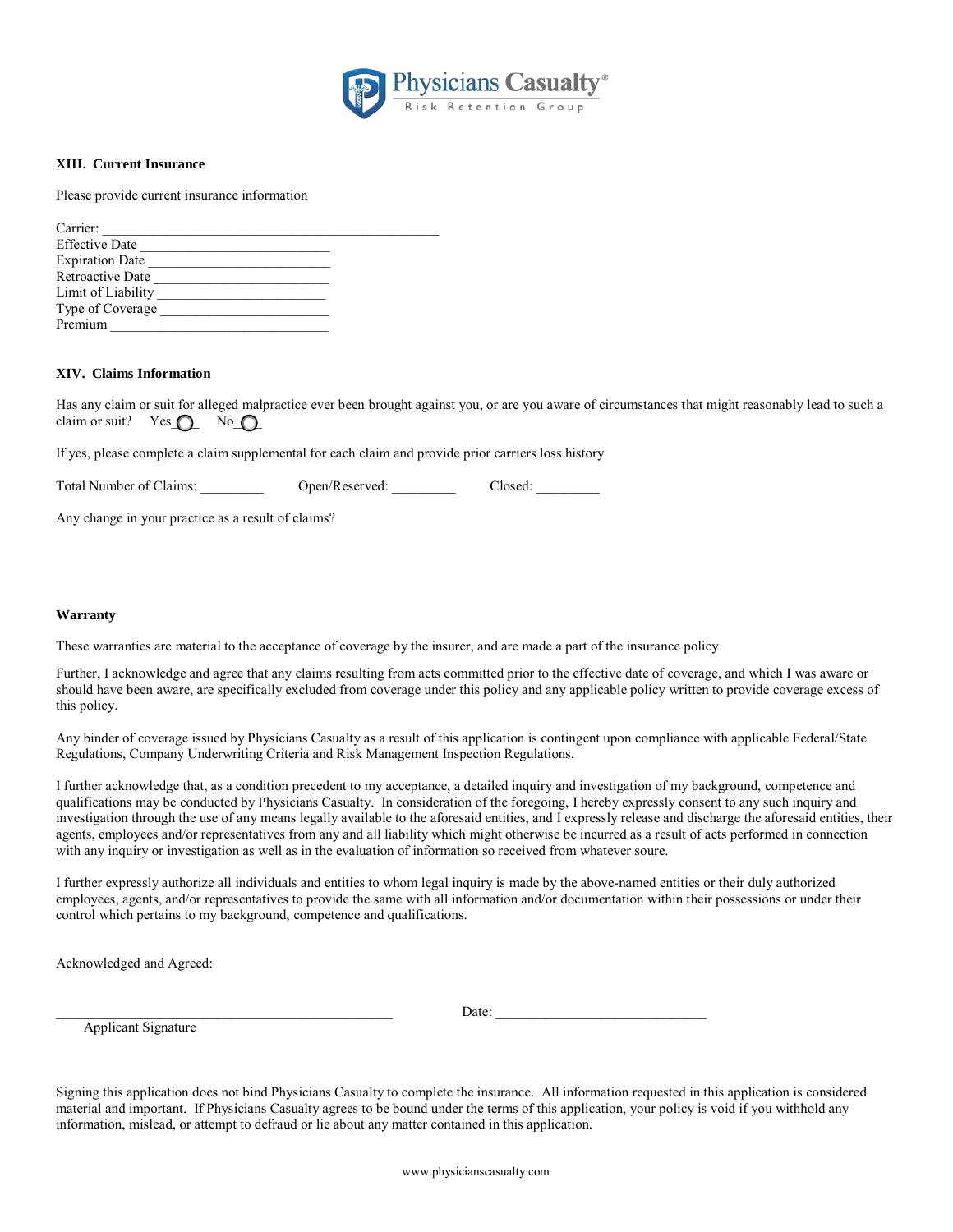

#### SUPPLEMENT TO APPLICATION **CLAIM / SUIT / INCIDENT REPORT**

Please complete this form for each claim, suit and/or incident for which you respond "Yes" on your Application. Answer in adequate detail to allow proper evaluation. Further documentation may be requested by the Underwriting Department.

| Name of Patient                       | Age                                                                      | $\bigcirc$ Male $\bigcirc$ Female |
|---------------------------------------|--------------------------------------------------------------------------|-----------------------------------|
| Date of Incident<br>Insurance Carrier | Location of Incident<br>Date Reported to Insurer                         |                                   |
| Suit<br>Notice of Intent to Sue       | Demand for Money<br>Request for Records<br>Incident Only<br><b>Other</b> |                                   |

Summary of condition/diagnosis at time of incident 3.

- $4.$ Description of treatment rendered, including dates
- Allegation  $\varsigma$
- Other physicians or entities involved 6.
- 7. Status/Disposition of Claim:

|                                                                                                                                                                                               |              |               | Paid | Reserved |  |
|-----------------------------------------------------------------------------------------------------------------------------------------------------------------------------------------------|--------------|---------------|------|----------|--|
| Closed without indemnity payment                                                                                                                                                              | Yourself     | Indemnity     |      |          |  |
| Settled<br>Judgment/Verdict<br>For the defense                                                                                                                                                |              | LAE (Defense) |      |          |  |
|                                                                                                                                                                                               | Codefendants | Indemnity     |      |          |  |
|                                                                                                                                                                                               |              | LAE (Defense) |      |          |  |
| $\bigcap$ For the plaintiff                                                                                                                                                                   | <b>TOTAL</b> | Indemnity     |      |          |  |
|                                                                                                                                                                                               |              | LAE (Defense) |      |          |  |
| Open-please provide current status and defense strategy:<br>$\Box$ No<br>$\Box$ Yes<br>Has there been a change in practice as a result of this claim(s)?<br>If yes, what has been the change? |              |               |      |          |  |

Г

Τ

т

┑

I understand this information is part of my Application for Physician/Surgeon Medical Professional Liability Insurance.

8.

Date:

www.physicianscasualty.com